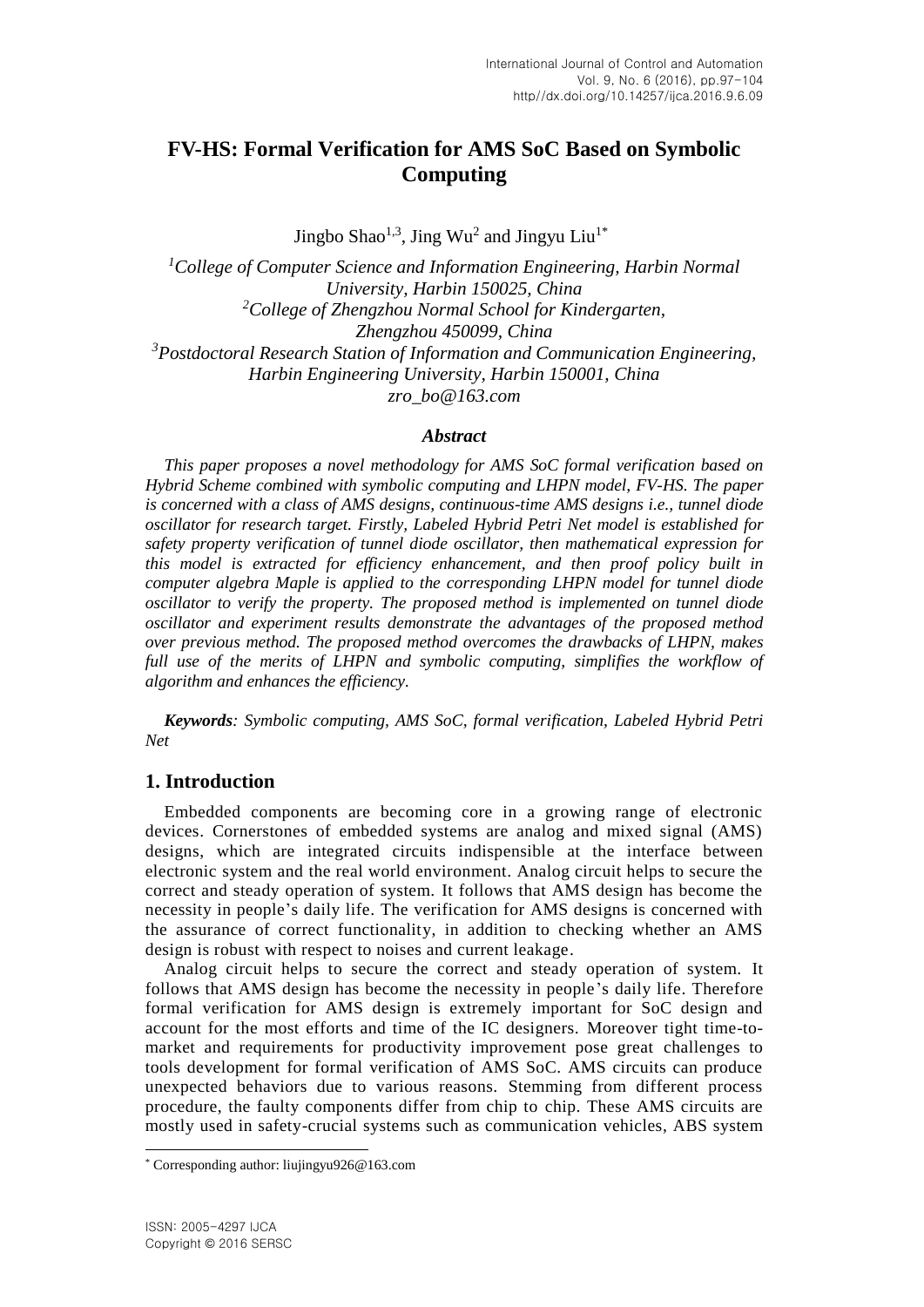*etc*. Research materials show that nowadays of 75% circuits are AMS circuits, while 50% faults occur on analog part [1]. Therefore it is increasingly important for designers to ensure the correctness of AMS circuit design. Formal verification is among the techniques to secure the correctness of AMS design.

Checkmate developed by CMU researchers is used to verify diode oscillator and  $\Sigma$  - $\Delta$  demodulator, and d/dt is applied to verify biquadratic lowpass filter [2-5]. Discrete analog transition structure (DATS) is proposed by Sebastian to accurately express optimization of nonlinear analog circuit. The accuracy of the proposed model is close to instant analysis with less number of states. The corresponding algorithm for formal verification of AMS SoC maps the partition into DATS. Such method is able to detect the errors hidden in circuit design [6]. Recently equation based geometry planning is more frequently applied to automatic synthesis for analog circuits and become widely adopted, and game between solution exactness and complexity helps to find equilibrium between them for optimal solution.

Labeled Hybrid Petri Net (LHPN) is developed for formal verification of AMS design [7]. LHPN outperforms pervious methods in that previous ones mostly require the designers to master hybrid automaton or hybrid Petri Net for AMS description, and they does not necessarily follow the rigid Hardware Description Language requirements; with LHPN, the designers can describe the AMS circuits of interest using their familiar language therefore LHPN becomes more popular and universal. LHPN can deal with heterogeneous components of AMS system, e.g. the analog parts and digital parts. However this approach suffers from the drawbacks of frequent model transformation, hence resulting in complicated work flow and requires a large amount of efforts of the designers.

In [8], a novel method of symbol computing is proposed for property verification of AMS design. The major idea is to verify AMS design using the same way as SAT, BDD based formal verification for digital system, to verify system automatically.

These above methods for formal verification of AMS SoC fall into two categories, *e.g.*, logic reasoning based formal verification and model checking based ones. Logic reasoning is time-consuming, the designers need to master rich mathematical experiences, while model checking usually meet with explosion of combination space, resulting in shortage in main memory space. In order to avoid the occurrence of the above problems, we develop labeled hybrid Petri Net method combined with proof policy embedded in Maple for AMS SoC verification, FV-HS. FV-HS takes good use of the merits of LHPN and overcomes its disadvantages and incorporates the proof policy of symbolic computing in Maple. Tunnel diode oscillator is taken for research objective, LHPN model based AMS SoC formal verification is established, and proof policy embedded in Maple is borrowed for further property verification of the LHPN model. Experimental results on benchmark are analyzed to show the advantages of the proposed method over previous one.

Generally, the verification is not complete because of limitations in time and memory. To overcome this problem, we observed that under certain conditions and for some classes of specification properties, the verification can be complete if we complement the LHPN model with other symbolic methods such as abstraction based method.

This paper describes a novel verification framework for the verification of AMS SoC that support intervals on the rates of change for the continuous variables. The proposed method begins with a model of the AMS SoC described using LHPN. VHDL-AMS allows the designers to use it to describe AMS SoC and the description is compiled into LHPN automatically. Then maple inbuilt proof policy is utilized accordingly for further property verification for tunnel diode oscillator. If the property is verified then the proposed algorithm terminates, otherwise a counter-example against the design model can be obtained, then the verification is complete and a failure is reported.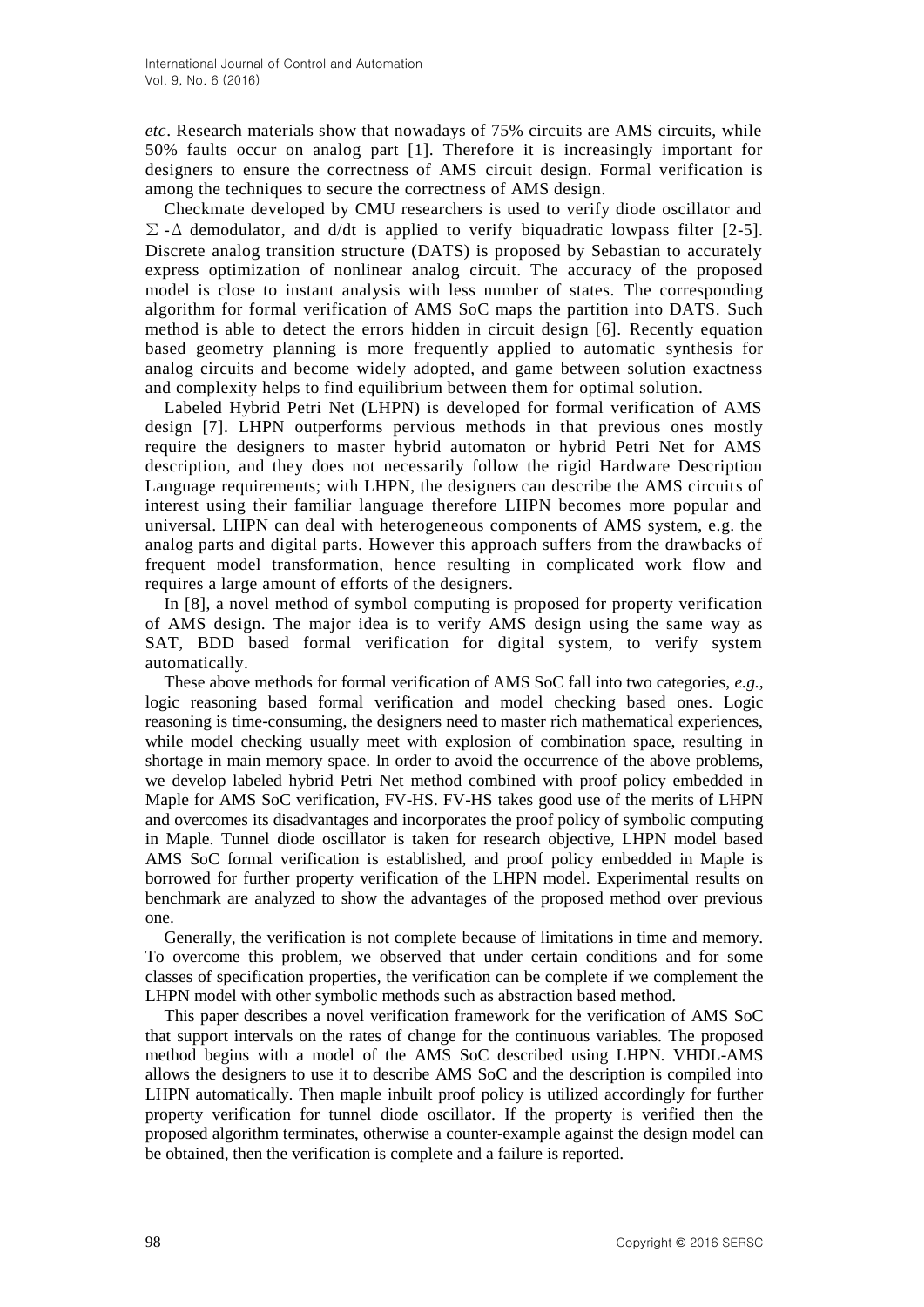Tunnel diode oscillator is a widely used circuit; stability analysis has always been tough challenges for researchers and experts. A tunnel diode oscillator shown as Figure 1 is said to be saturate, if the input signal is bounded, and the output one remains bounded. The property is extremely essential because this nature might degrade circuit performance. Circuits using tunnel diode oscillator run the risk of saturating, which causes the circuit to be unstable. It is important to ensure that this never happens under any conditions. Therefore, the verification property for this circuit is whether or not the output voltage *V*out can rise above 0.5 V or fall below 0 V. Aiming at the target of property verification for tunnel diode oscillator, this paper uses the same parameter as [6] to demonstrate that the circuit is never saturate, which actually belongs to safety property verification for hardware.



**Figure 1. Illustration for Tunnel Diode Oscillator (***V***in=0.3V,** *L* **=1**μ **h,** *C***=1pf)**

#### **2. Preliminary Knowledge for LHPN**

#### **2.1. Basics for LHPN**

In order to verify AMS SoC, it is necessary to develop a model which is capable of representing both Boolean (digital) behavior as well as continuous (analog) behavior. This paper, therefore, applies LHPNs for a VHDL-AMS compiler as well as a model generator from simulation data.

This section presents LHPN. An LHPN is a directed graph consisting of labeled transitions and the places[6], expressed in form of  $N = \langle P, T, T_f, B, V, F, L, M_0, S_0, O_0, R_0 \rangle$ , with each component defined as follows:

1) *P* denotes a finite state set of places,

2) *T* denotes a finite set of transitions for discrete behavior,

3)  $T_f \in T$  denotes a finite set of transitions for continuous behavior,

4) *B* denotes a finite set of Boolean signals,

5) *V* denotes a finite set of continuous variables,

6)  $F \in (P \times T) \cup (T \times P)$  denotes the flow relationship between transitions and the places,

7) *L* is the labels defined as follows,

8)  $M_0 \in P$  denotes the set of places of initially labeled,

9)  $S_0:B\rightarrow{0,1,X}$  denotes the initial values for each Boolean variable,

10)  $Q_0$ *:V→{Q*∪-∞*}*×*{Q*∪∞*}*denotes the range for each continuous variable,

11)  $R_0: V \rightarrow \{Q \cup -\infty\} \times \{Q \cup \infty\}$  *denotes initial value range for changing rate of each* continuous variable,

The major component of LHPN is label. We do not need changing rate of continuous variables, therefore the tuple defined in [6] is modified to delete label *RA*, hence labels in LHPN is expressed as *L*=<*En*,*D*,*BA*,*VA*>:

1) *En:* $T \rightarrow P$  is label of transition  $t \in T$  with enabling condition,

2) *D:T* $\rightarrow$ /*Q*/ $\times$ (*|Q*/ $\cup$ { $\infty$ }) is label of transition  $t \in T$  with upper bound and lower bound  $[d_{l}(t), d_{u}(t)]$  on delay,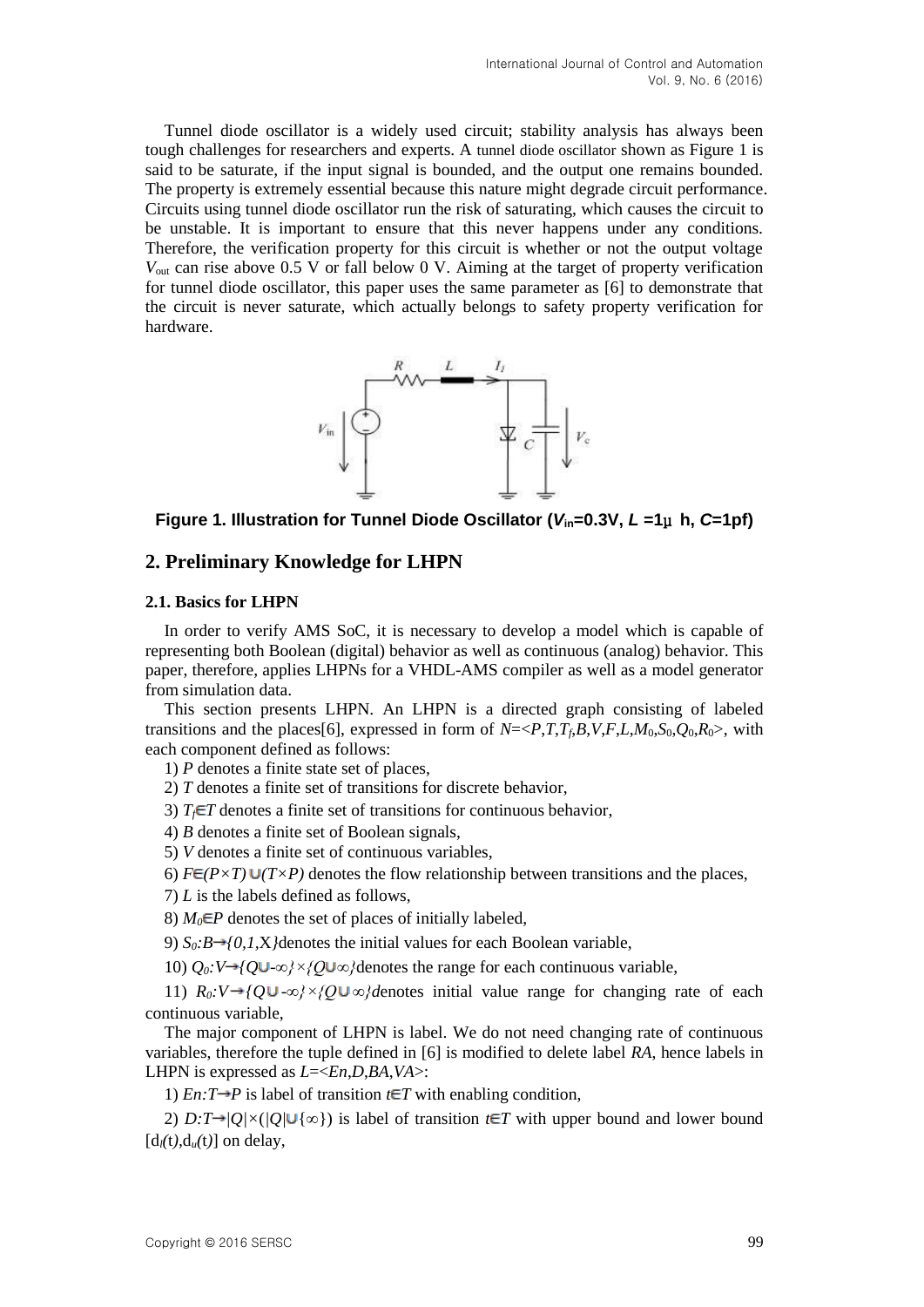3) *BA:T* $\times$ *B* $\rightarrow$ {*0,1,unc*}is label, when t occurs, Boolean value is assigned to Boolean variable,

4) *VA:T*  $\vee$   $\rightarrow$   $(Q \times Q) \cup \{$ **unc** is the label for each transition t  $\in$ T when it occurs, assignment for continuous variable  $v \in V$  ranging from  $[a_1(t,v), a_u(t,v)]$ .

Changing rate for variables are not considered here, hence label *RA* is omitted. For the above expressions, *b* is Boolean signal, *v* is continuous variable, *k* is rational variable, **unc** denotes the value is not changed. These formulas satisfy the following grammar:

 $\phi ::=$  true |false | b |  $-\phi$  |  $\phi \wedge \phi | v \geq k$ 

The behavior model for TDO is as follows:

 $(6.0105v_c^3 - 0.9917v_c^2 + 0.0545v_c)$  $0\leq\rm v_c\leq0.055$  $\begin{cases}\n0.0692v_e^2 - 0.0421v_e^2 + 0.0004v_e + 8.95794 * 10^{-4} & 0.055 \le v_e \le 0.35 \\
0.2634v_e^3 - 0.2765v_e^2 + 0.0968v_e + 0.0112 & 0.35 \le v_e \le 0.50\n\end{cases}$  $h(v_c) =$ (1)

According to formula (1), the curve of volt-ampere characteristics is shown as Figure 2, where region II is the negative region.



#### **Figure 2. Curve of Volt-Ampere Characteristics for Tunnel Diode Oscillator**

#### **2.2. LHPN model for Tunnel Diode Oscillator**

Behaviors of tunnel diode oscillator can be transformed into LHPN. Figure 3 shows an LHPN model for the tunnel diode oscillator. In Figure 3, the components of the LHPN are called states and transitions; the round circle with black tokens denote the initial markings; the round symbols denote states *P*; the rectangular symbols denote transitions *T*. They are interlinked by arrows which show the direction of flow. The black tokens will be removed by the occurrence of transitions from the preset the one transition and added to the post set of it.



nonoscillating state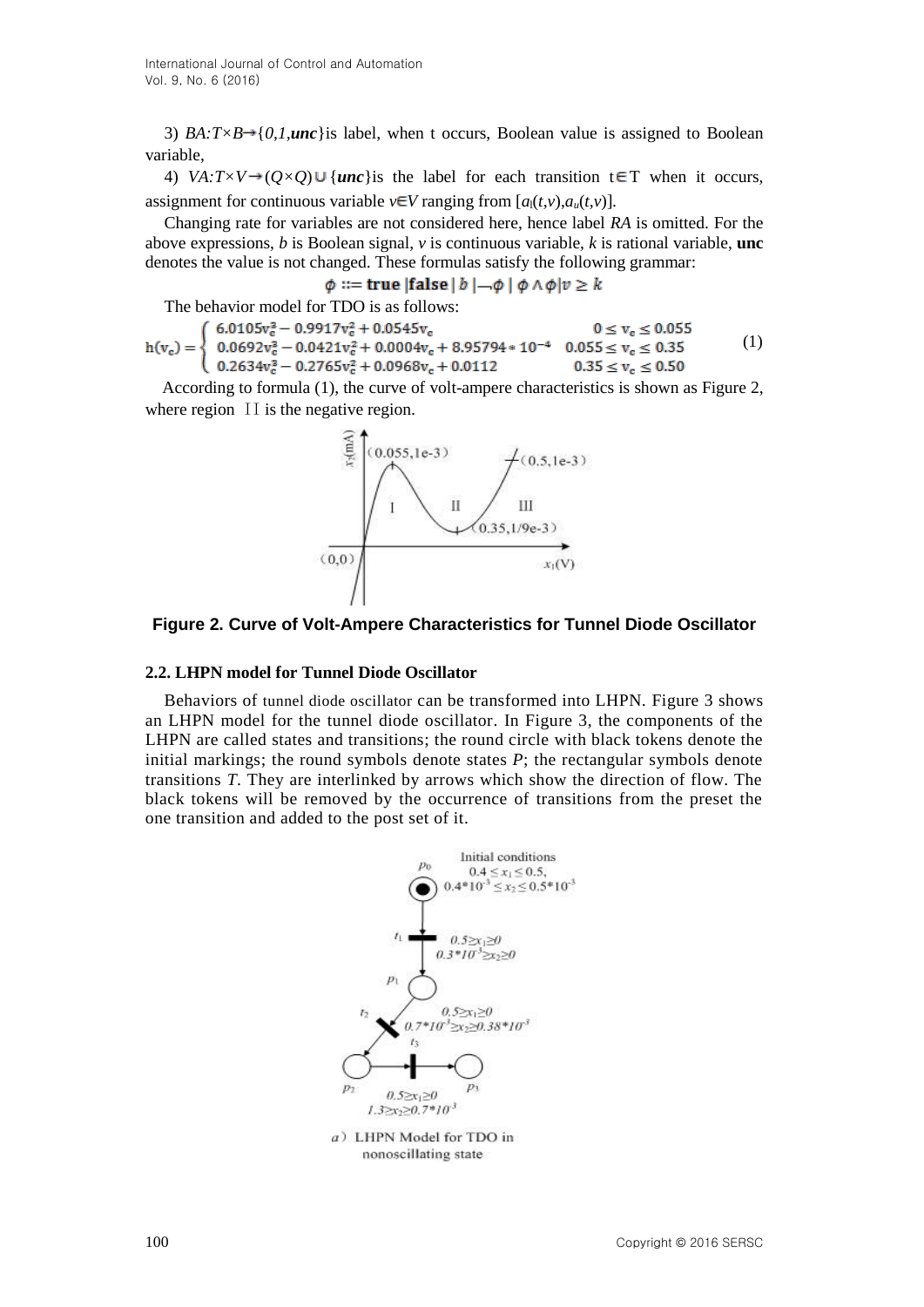

¬{*<sup>x</sup>*2≥0.3\*10-3 },*<sup>x</sup>*2≥0.7\*10-3  $c$ )LHPN model for TDO in nonoscillating state

#### **Figure 3. LHPN Model for Tunnel Diode Oscillator**

In Figure 3a, when the circuit is launched, the tunnel diode oscillator is experiencing transition from event  $t_1$  to state  $p_1$  from initial state  $p_0$ , then such token is removed from the preset for transition  $t_1$ , added to the post set for transition  $t_1$ , when system transit from event  $t_2$  to state  $p_2$ , the token is removed from the preset of places for transition  $t_2$ , added to the postset of places for it, and system transits from event  $t_3$  to state  $p_3$ , token is removed from preset of places and added to postset of  $t_3$ , and then remains in state  $p_3$ therefore oscillating behavior cannot be accomplished. While in Figure 3b, starting from one state, tunnel diode oscillator transits from  $p_1$ ,  $p_2$  and  $p_3$  sequentially to conduct behavior of oscillating.

Figure 2 shows that voltage ranges from  $[0, 0.5]$  v and current  $[0,1]$  mA. To verify if the circuit is in state of oscillating, the current should vary between [0.3, 0.7] mA. For LHPN model of TDO oscillating behavior, LHPN model only reasons for the three initial states, and it's easily found out that transition for fault in Fig. 3c is fired means the circuit might saturate. Our target is to demonstrate the circuit keeps oscillating periodically, *e.g.*, in state expressed as Figure 3b.

#### **3. Symbolic Description for Tunnel Diode Oscillator**

Figure 1 shows that a tunnel diode oscillator consists of a capacitor, an inductance and a tunnel diode. If the voltage or inductance that passes through the capacitor is nonzero, then the ideal LC oscillator will keep oscillating. Therefore the objective for verification is to verify if the given tunnel diode oscillator keeps oscillating under given initial conditions.

The differential equations for tunnel diode oscillator in Figure 2 are:

$$
\frac{dV_c}{dt} = \frac{1}{C}(-hV_c + I_l)
$$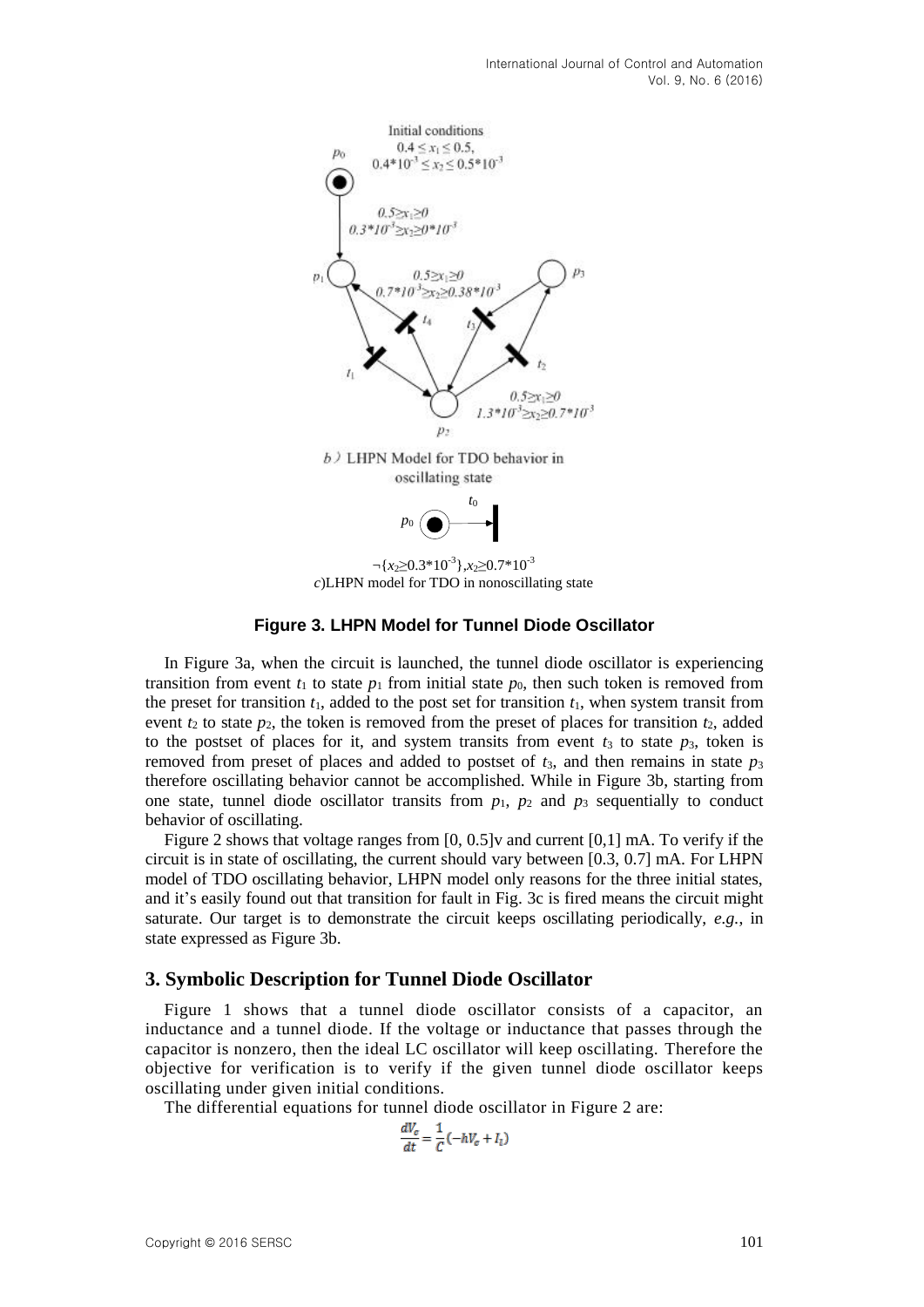International Journal of Control and Automation Vol. 9, No. 6 (2016)

$$
\frac{dI_l}{dt} = \frac{1}{L} \left( -V_c - RI_l + V_{in} \right)
$$

$$
dV_c = \frac{1}{C} \left( -hV_c + I_l \right) dt
$$

$$
dI_l = \frac{1}{I} \left( -V_c - RI_l + V_{in} \right) dt
$$

Transformations for the above equations are performed in order to transform the differential equations into recursive ones for tunnel diode oscillator.

 $X(k+1) = B X(k) + A u(k)$ 

Thus we have the recursive equations:

 $x_1(k+1) = c_1x_1(k) + b_1x_2(k) + a_1u(k)$ 

 $x_2(k+1) = c_2 x_1(k) + b_2 x_2(k) + a_2 u(k)$ 

Where *A*, *B* is matrix, parameters  $u(k)$  is input,  $V_c = x_1, I_l = x_2$ . To verify whether the circuit oscillates or not, our task boils down to verify if the circuit satisfies conditions 0≤*x*1≤0.5 and 0.3≤*x2*≤0.7.

Therefore property *P* for tunnel diode oscillator can be expressed as:  $P(k) = \text{ForAll}(k \geq 0, \text{Cond}, 0.3 < x_2(k) < 0.7)$  $P(k) = \text{ForAll}(k \geq 0, \text{Cond}, 0 < x_1(k) < 0.5)$ 

### **4. Formal Verification for Tunnel Diode Oscillator**

The last section transforms tunnel diode oscillator into LHPN model, to get rid of the drawback of complexity of the verification method; theoretically property verification for tunnel diode oscillator is to be carried out in terms of its LHPN model accordingly.

The in-built mathematical induction in Maple is adopted to prove that, under given conditions and parameters,  $p(n)$  holds for all the natural number *n*. If for all  $k>0$ , the property holds then the property is verified, while if property holds for some values of *k*, we say the property is not verified, thus a counterexample is obtained.

**Step one:**  $P(t_0) = -1 < x_3(k) < 1$ Obviously the equation holds. **Step two:**  $P(k)$  and  $P(k+1)$  holds for all values of k is to be verified.  $P(k) = ForAll(k \geq 0, Cond, -1 < x_3(k) < 1)$  $P(k+1) = ForAll(k \geq 0, Cond, -1 < x_3(k) < 1)$ Thus we have:  $x_1(k+1) = if (b_1x_1(k)+u \leq b_1x_1k) + b_1u-a_1a_1x_1(k)+b_1u+a_1a)$  $x_2(k+1) =$  if  $(b_1x_1(k)+u < b_1c_1x_1(k)+x_2(k)+b_2u(k)-a_2a_1c_1x_1(k)+x_2(k)+b_2u(k)+a_2a)$ Property expressions after simulation are:  $P(k+1) =$  if  $(b_1x_1(k)+u \leq 0$ , 0*< c*2*x*2(*k*)*+x*3(*k*)*+b*3*u*(*k*)*−a*<sup>3</sup> *<* 0.5*,*  $0.3 < c_2x_2(k)+x_3(k)+b_3u(k)+a_3 < 0.7$ Thereby proves the stability of TDO theoretically.

# **5. Experimental Results**

A differential equation discretization method similar to that proposed in [9] is utilized for the tunnel diode oscillator. In the model for the tunnel diode oscillator, 16 discrete regions are required to model the oscillatory and non-oscillatory behavior of the circuit. The property is verified for a range of initial conditions in which Il is between 0.45 and 0.55 mA and  $V_c$  is between 0.4 and 0.47V. As expected, the property verifies with R = 200 in 14.62 s after finding 17703 state sets, and the property does not verify with  $R =$ 242 in 0.34 s after finding 1826 state sets. We also attempted this verification using the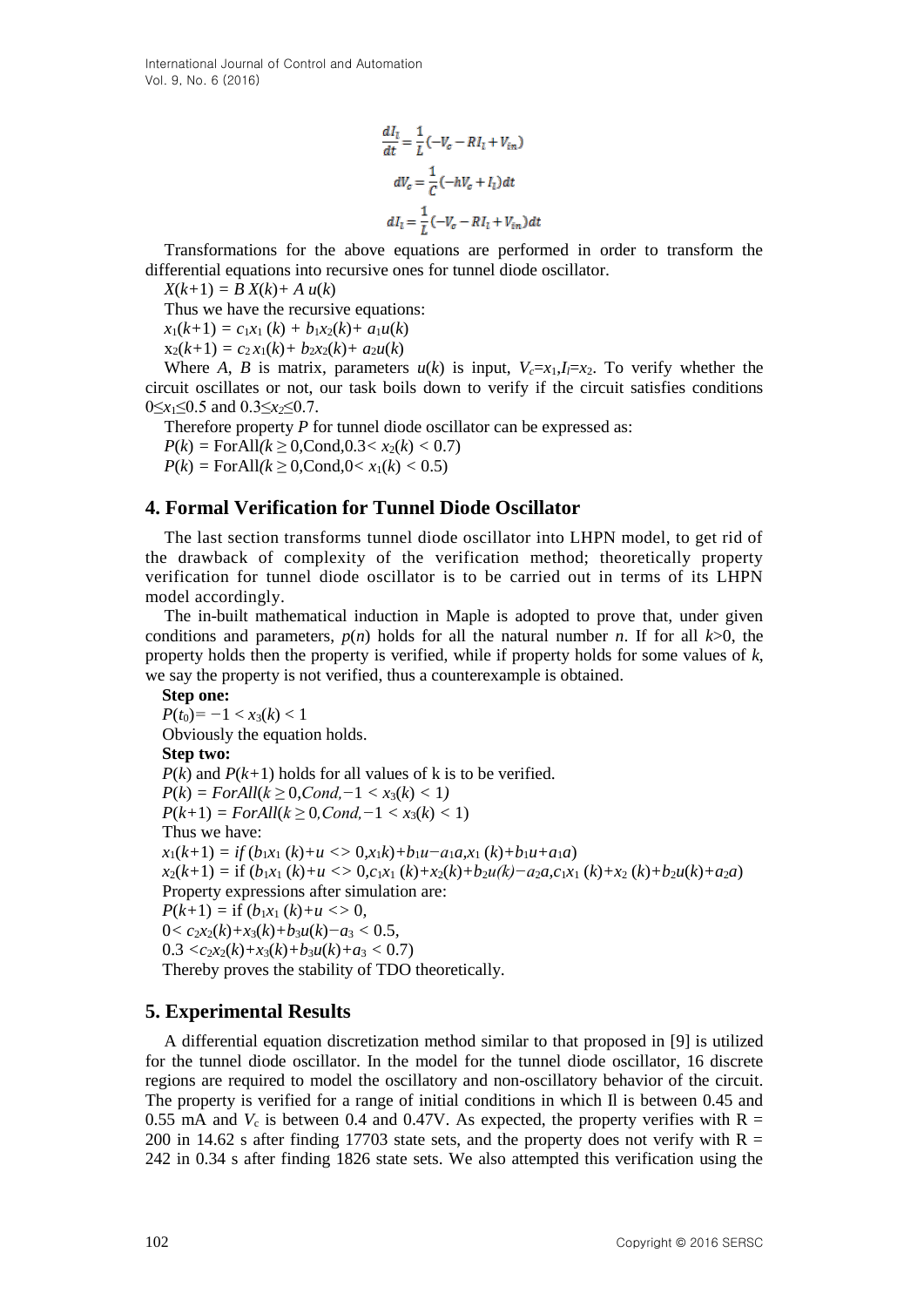HyTech tool [10], but it is unable to complete due to arithmetic overflow errors. HyTech can complete analysis with less precision on the rates, but the model of the circuit no longer produces oscillation. Therefore, the verification results are incorrect. Our method also outperforms the PHAVer model checker on the diode oscillator which verifies it in 72.8 s [7]. This demonstrates that our method can provide a significant performance improvement over exact methods without loss in verification accuracy.

Table 1 shows the experimental results comparison among PHAVer[8], LHPN[6] and the proposed method. The parameters used for the experiment stems from [2]. The initial conditions are  $I_1 \in [0.4, 0.5]$ mA, $V_c \in [0.4, 0.5]$ v. Our verification aims at modeling for oscillating behavior and non-oscillating behavior of tunnel diode oscillator using 16-bit discrete regions under specific circuit parameters and initial conditions. When  $R=200\Omega$ , LHPN model uses 14.62s for property verification. 17703 state sets are found in 14.62s when R=242Ω, 1826 state sets are found in 0.34s when R=242Ω. We tried to use tool HYTECH for the verification without success due to overflow errors. PHAVer model checking accomplish oscillating property checking for tunnel diode oscillator within 72.8s, however the proposed method only takes 10.39s, hence achieves higher efficiency than that in [6].

| Approach              | PHAVer <sup>[8]</sup> |     | $LHPN^{[6]}$            |     | Proposed |     |
|-----------------------|-----------------------|-----|-------------------------|-----|----------|-----|
| Instance              | Time(s)               | OK? | Time(s)                 | OK? | Time(s)  | OK? |
| TDO (Oscillating)     | 72.8                  | N/A | 14.62 $(R=200\Omega)$   | Yes | 10.39    | Yes |
| TDO (non-oscillating) | n.r.                  | N/A | $(R=242\Omega)$<br>0.34 | No  | 0.30     | No  |

**Table 1. Verification Results Comparisons on Tunnel Diode Oscillator**

Table 2 shows the verification results for the proposed method and LEMA. |Φ| represents the number of states. The proposed method consumes 14.32 seconds for formal verification, while LEMA uses 18.06 seconds. The proposed method verifies the oscillating behavior and non-oscillating behavior for tunnel diode oscillator. LEMA verifies the oscillating state for tunnel diode oscillator and fails to verify the non-oscillating behavior with longer CPU time. The experimental results demonstrate that the proposed method for formal verification of tunnel diode oscillator is promising.

**Table 2. Verification Results Comparisons**

| Circuit               |          | Proposed method |           | <b>LEMA</b> |         |                |  |
|-----------------------|----------|-----------------|-----------|-------------|---------|----------------|--|
|                       | $ \Phi $ | Time(s)         | Verifies? | $ \Phi $    | Time(s) | Verifies?      |  |
| TDO (oscillating)     | 17623    | 14.32           | Yes       | 18524       | 18.06   | Yes            |  |
| TDO (Non-oscillating) | 1804     | 0.48            | Yes       | 1885        | 1.9     | N <sub>0</sub> |  |

# **6. Conclusion**

This paper describes a novel approach to formal verification for AMS SoC, FV-HS. tunnel diode oscillator is taken for instance for formal verification of AMS SoC. Firstly AMS SoC design is expressed as LHPN model transformed from its AMS-VHDL description, then mathematical induction embedded in Maple is applied for further verification of LHPN to overcome the disadvantages of complicated work flow, enhance the efficiency, and simplify the procedure of